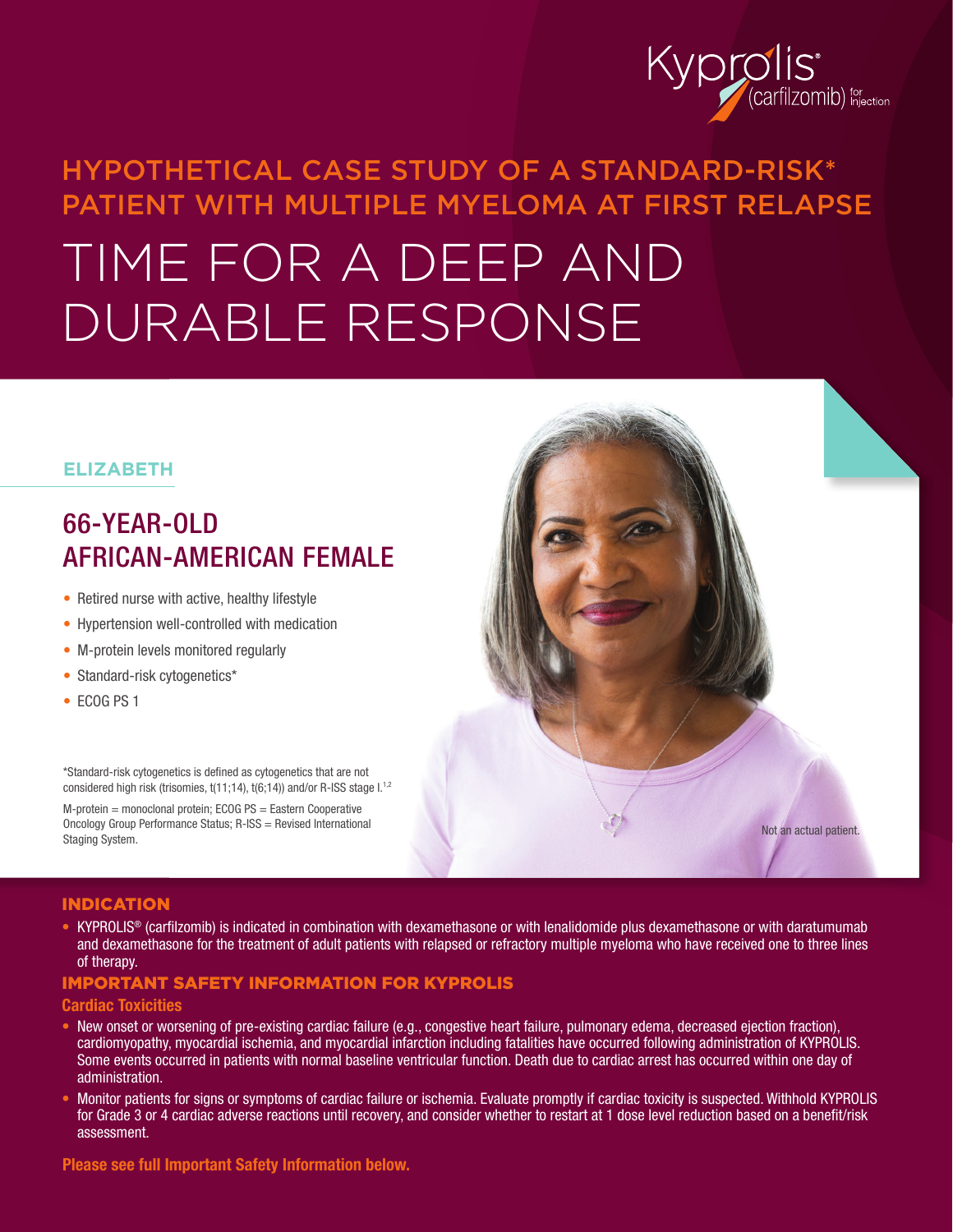### Elizabeth's multiple myeloma treatment history

#### **FIRST LINE**

- Diagnosed with multiple myeloma after complaining of severe back pain and fatigue
- Treated with bortezomib, lenalidomide, and dexamethasone (VRd) for 4 cycles

#### **MAINTENANCE**

• Followed by ASCT and 24 months of lenalidomide; remained in CR during maintenance

#### **PROGRESSION**

- 9 months after stopping maintenance:
	- M-protein levels began slowly rising
	- Patient started experiencing mild back pain and CT scan revealed L1 vertebral compression fracture

## Elizabeth wants a treatment with a DEEP AND DURABLE response **›** so she can continue her lifestyle

### For standard-risk patients, go for a deep and durable response at first relapse

#### **IMPORTANT CONSIDERATIONS FOR ELIZABETH**

- PRIOR PI EXPOSURE: 66% of patients had prior bortezomib use at baseline (KRd vs Rd Study)<sup>3</sup>
- POST HOC ANALYSIS: At first relapse, KRd demonstrated a 12-month increase in median PFS vs Rd alone (29.6) months KRd vs 17.6 months Rd<sup>3</sup>
	- Post hoc analysis: Demonstration of PFS efficacy by prior lines of therapy was not a study objective. The study was not powered to evaluate PFS efficacy within this subgroup
	- Median PFS in ITT population: 26.3 months KRd vs 17.6 months Rd (HR = 0.69; 95% CI: 0.57-0.83; *P* = 0.0001, two-sided)4
- POST HOC ANALYSIS: Adding KYPROLIS® to Rd: 4x the patient's chance of achieving ≥ CR at first relapse vs Rd alone (33.7% KRd vs 7.0% Rd)3
	- $\geq$  CR in ITT population: 32% KRd vs 9% Rd<sup>4</sup>
	- Post hoc analysis: Demonstration of complete response by prior lines of therapy was not a study objective

VRd = bortezomib+lenalidomide plus dexamethasone; ASCT = autologous stem cell transplant; CR = complete response; M-protein = monoclonal protein; CT = computed tomography; PI = proteasome inhibitor; KRd = KYPROLIS®+lenalidomide and dexamethasone; Rd = lenalidomide+dexamethasone; PFS = Progression-free Survival;  $IT =$  intent-to-treat; HR = hazard ratio; CI = confidence interval;  $\geq$  CR = complete response or better.

#### IMPORTANT SAFETY INFORMATION FOR KYPROLIS

#### Cardiac Toxicities (cont'd)

- While adequate hydration is required prior to each dose in Cycle 1, monitor all patients for evidence of volume overload, especially patients at risk for cardiac failure. Adjust total fluid intake as clinically appropriate.
- For patients ≥ 75 years, the risk of cardiac failure is increased. Patients with New York Heart Association Class III and IV heart failure, recent myocardial infarction, conduction abnormalities, angina, or arrhythmias may be at greater risk for cardiac complications and should have a comprehensive medical assessment prior to starting treatment with KYPROLIS and remain under close follow-up with fluid management.

#### Please see full Important Safety Information below.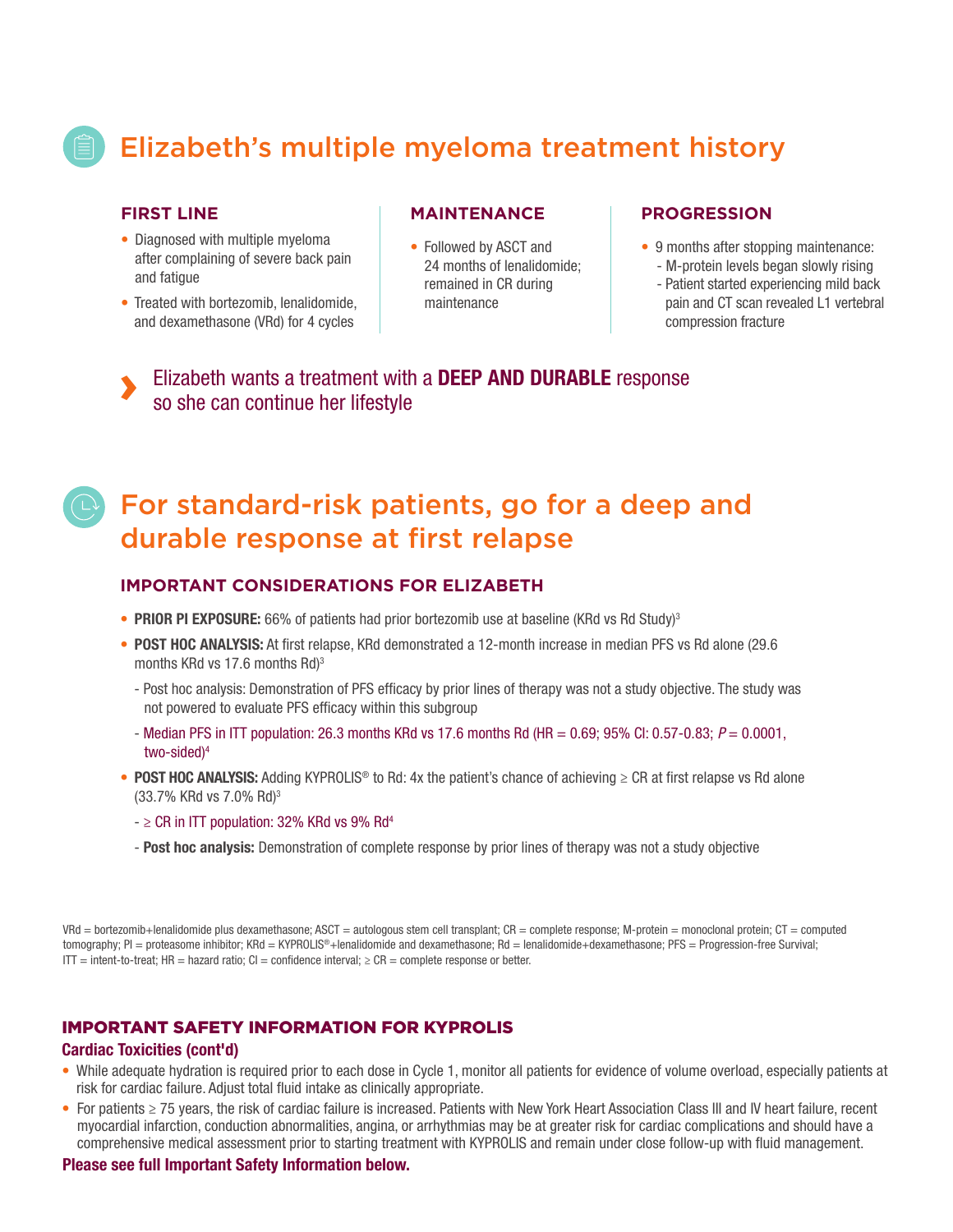### Biochemical relapse may require treatment

#### **According to the International Myeloma Working Group (IMWG), A BIOCHEMICAL RELAPSE IS AN INCREASE IN THE LEVEL OF ANY OF THE FOLLOWING IN 2 CONSECUTIVE MEASUREMENTS5**

- Serum M-proteins (doubling or  $\geq 10$  g/L)
- Urine M-proteins (≥ 500 mg/24 hours)
- Serum FLC levels (≥ 200 mg/L or 25% increase)

### Interested in further reviewing a standard-risk hypothetical case like Elizabeth's with a multiple myeloma expert?

**ASK YOUR KYPROLIS® REPRESENTATIVE ABOUT PARTICIPATING IN A PROBLEM-BASED LEARNING PROGRAM**

**KRd: PREFERRED**

NCCN Guidelines®: Carfilzomib (KYPROLIS®) in combination with lenalidomide and dexamethasone (KRd) is a preferred regimen for previously treated multiple myeloma $6$ 

KRd has a Category 1 designation in the NCCN Clinical Practice Guidelines in Oncology (NCCN Guidelines®) for Multiple Myeloma (Version 2.2021) for previously treated multiple myeloma<sup>6</sup>

NCCN makes no warranties of any kind whatsoever regarding this content, use or application and disclaims any responsibility for their application or use in any way.

 $M$ -proteins = monoclonal proteins;  $FLC$  = free light chain.

#### IMPORTANT SAFETY INFORMATION FOR KYPROLIS

#### Acute Renal Failure

• Cases of acute renal failure, including some fatal renal failure events, and renal insufficiency (including renal failure) have occurred. Acute renal failure was reported more frequently in patients with advanced relapsed and refractory multiple myeloma who received KYPROLIS monotherapy. Monitor renal function with regular measurement of the serum creatinine and/or estimated creatinine clearance. Reduce or withhold dose as appropriate.

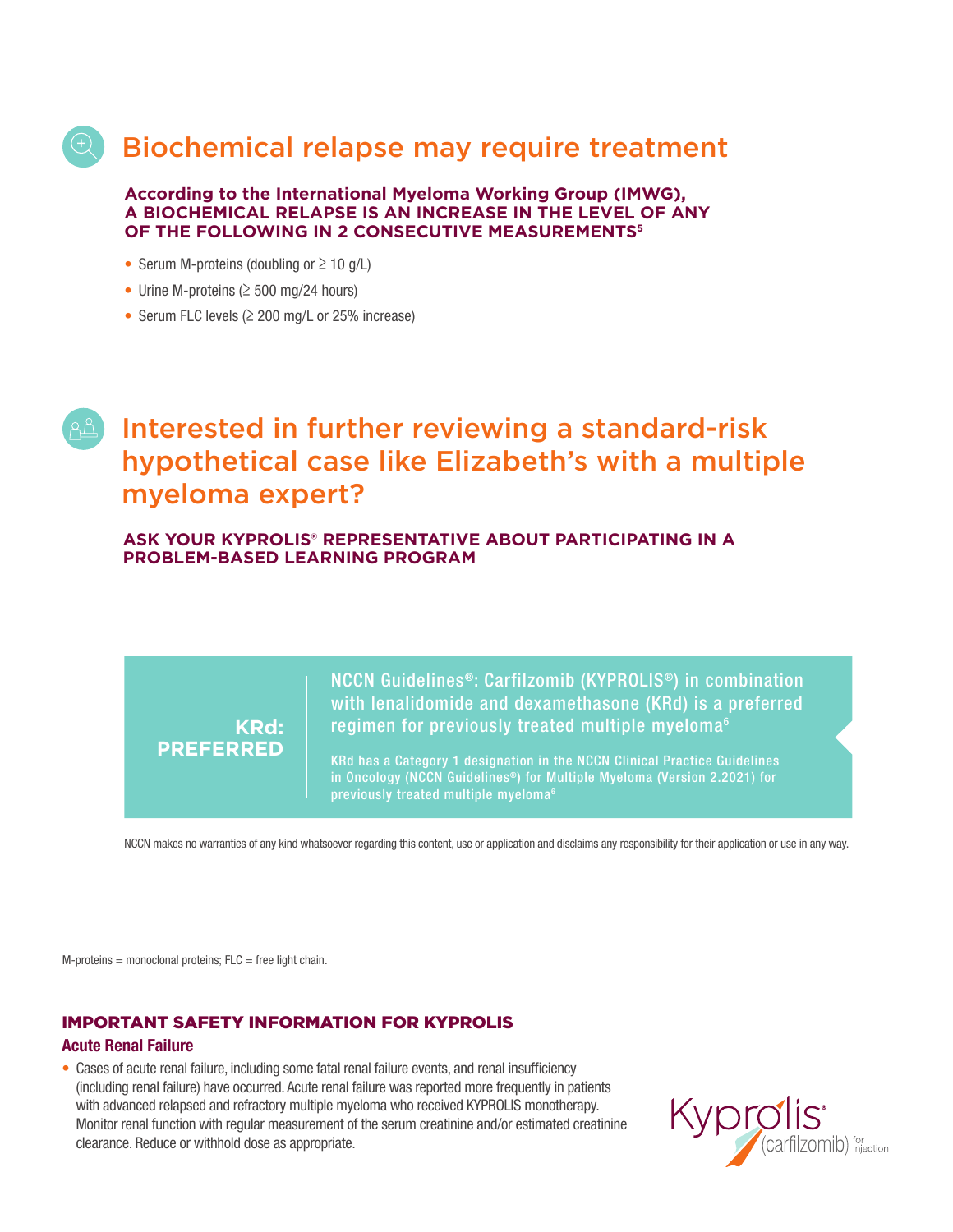

## How to dose KRd4

### **IMiD-CONTAINING**

|                                                  | <b>KRd TWICE WEEKLY</b>                                                                                                                                                                                                                                                                                                    |
|--------------------------------------------------|----------------------------------------------------------------------------------------------------------------------------------------------------------------------------------------------------------------------------------------------------------------------------------------------------------------------------|
| <b>Infusion time</b>                             | 10 minutes                                                                                                                                                                                                                                                                                                                 |
| <b>KYPROLIS<sup>®</sup></b><br>priming dose      | 20 mg/m <sup>2</sup> Days 1 and 2 of Cycle 1 to evaluate tolerability                                                                                                                                                                                                                                                      |
| Target KYPROLIS <sup>®</sup><br>therapeutic dose | 27 mg/m <sup>2</sup> starting Day 8 of Cycle 1                                                                                                                                                                                                                                                                             |
| <b>Treatment</b><br>schedule                     | • Administer 27 mg/m <sup>2</sup> 2 consecutive days each week for 3 weeks<br>• Follow with 12-day rest period, as part of 28-day treatment cycle<br>• From Cycle 13, omit Day 8 and 9 doses<br>• Continue until disease progression or unacceptable toxicity occurs<br>• Discontinue KYPROLIS <sup>®</sup> after Cycle 18 |

KYPROLIS® is offered in 3 single-dose vial sizes: 10 mg, 30 mg, and 60 mg.

### Calculating the priming & therapeutic dose4

Patient's body surface area (BSA; m<sup>2</sup>) x dose (mg/m<sup>2</sup>) Therapeutic Dose: **1.8 m<sup>2</sup> x 27 mg/m<sup>2</sup> = 49 mg** 

In patients with a BSA  $> 2.2$  m<sup>2</sup>, calculate the dose based upon a BSA of 2.2 m<sup>2</sup>

### Manage hydration throughout treatment<sup>4</sup>

Adequate hydration is required prior to dosing in Cycle 1, especially in patients at high risk of tumor lysis syndrome or renal toxicity.

Refer to the full Prescribing Information and Dosing and Administration Guide for more information.

• Consider hydration with both oral fluids (30 mL per kg at least 48 hours before Cycle 1, Day 1) and IV fluids (250 mL to 500 mL of appropriate IV fluid prior to each dose in Cycle 1)

EXAMPLES:

*with a BSA of 1.8 m2*

*Calculate the correct KRd mg/m2 dose for a patient* 

Priming Dose:  $1.8 \text{ m}^2 \times 20 \text{ mg/m}^2 = 36 \text{ mg}$ Therapeutic Dose: **1.8 m<sup>2</sup> x 27 mg/m<sup>2</sup>** 

- If needed, give an additional 250 mL to 500 mL of IV fluids following KYPROLIS® administration
- Continue oral and/or IV hydration, as needed, in subsequent cycles
- Monitor patients for evidence of volume overload and adjust hydration to individual patient needs, especially in patients with or at risk for cardiac failure

 $K Rd = KYPROLIS<sup>®</sup> + lenalidomide and dexamethasone; IMiD = immunomodulatory drug; IV = intravenous.$ 

#### IMPORTANT SAFETY INFORMATION FOR KYPROLIS

#### Tumor Lysis Syndrome

• Cases of Tumor Lysis Syndrome (TLS), including fatal outcomes, have occurred. Patients with a high tumor burden should be considered at greater risk for TLS. Adequate hydration is required prior to each dose in Cycle 1, and in subsequent cycles as needed. Consider uric acid lowering drugs in patients at risk for TLS. Monitor for evidence of TLS during treatment and manage promptly, and withhold until resolved.

#### Please see full Important Safety Information below. Click [here](https://www.pi.amgen.com/~/media/amgen/repositorysites/pi-amgen-com/kyprolis/kyprolis_pi.pdf) for full Prescribing Information.

References: 1. The mSMART Clinical Practice Guidelines in relapsed myeloma. Mayo Stratification for Myeloma and Risk-adapted Therapy website. https://nebula. wsimg. com/1c0adc8316c5947bb2b948ad5e9e2e55?AccessKeyId=A0994494BBBCBE4A0363&disposition=0&alloworigin=1. Accessed October 14, 2019. 2. Palumbo A, Avet-Loiseau H, Oliva S, et al. Revised International Staging System for multiple myeloma: a report from International Myeloma Working Group. *J Clin Oncol*. 2015;33:2863-2869. 3. Dimopoulos MA, Stewart AK, Masszi T, et al. Carfilzomib-lenalidomide-dexamethasone vs lenalidomide-dexamethasone in relapsed multiple myeloma by previous treatment. *Blood Cancer J*. 2017;7:e554. 4. KYPROLIS® (carfilzomib) prescribing information, Onyx Pharmaceuticals Inc., an Amgen Inc. subsidiary. 5. Palumbo A, Rajkumar SV, San Miguel JF, et al. International Myeloma Working Group consensus statement for the management, treatment, and supportive care of patients with myeloma not eligible for standard autologous stem-cell transplantation. J Clin Oncol. 2014;32:587-600. 6. Referenced with permission from the NCCN Clinical Practice Guidelines in Oncology (NCCN Guidelines®) for Multiple Myeloma V.2.2021. © National Comprehensive Cancer Network, Inc 2020. All rights reserved. Accessed December 1, 2020. To view the most recent and complete version of the guideline, go online to NCCN. org.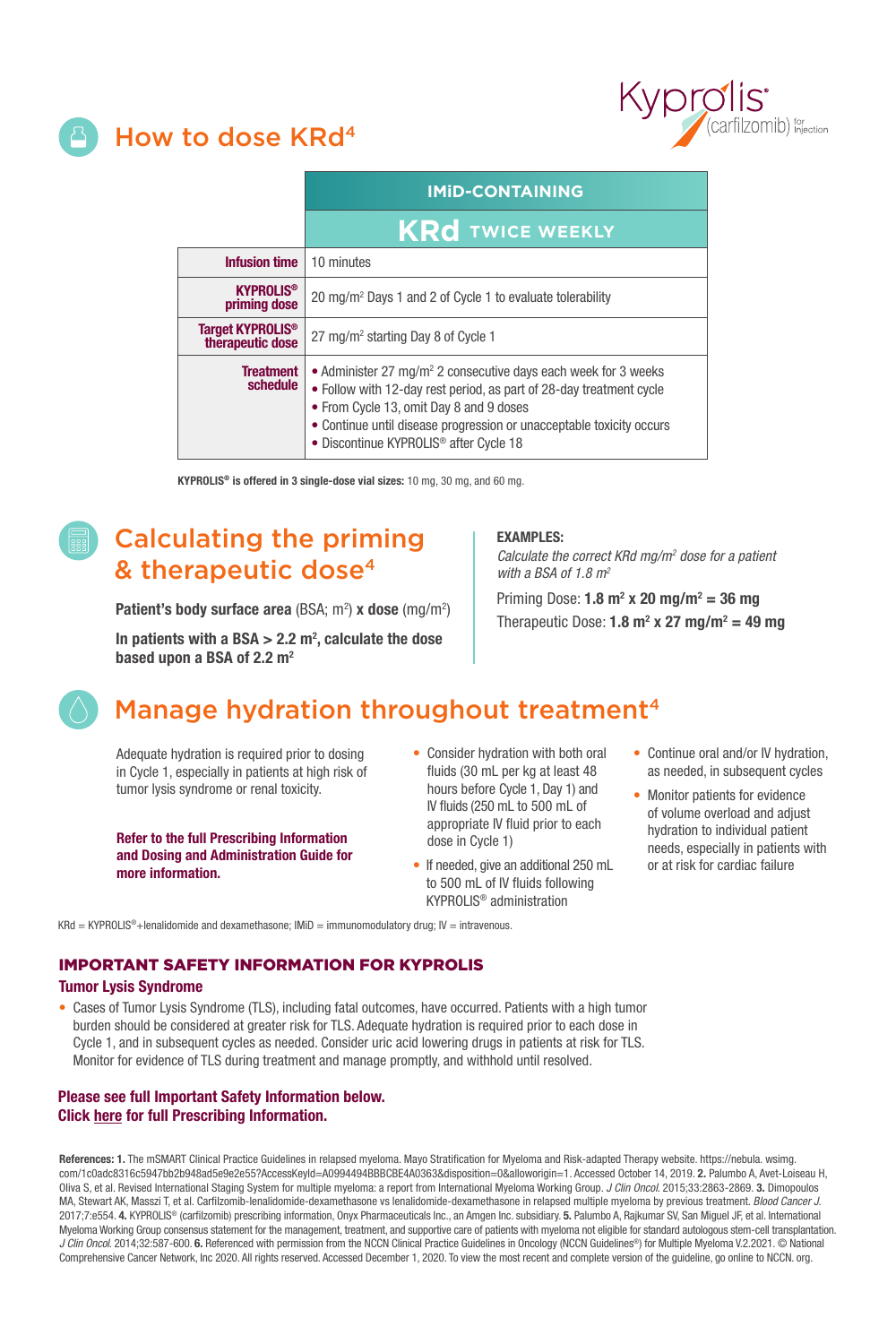#### INDICATION

• KYPROLIS® (carfilzomib) is indicated in combination with dexamethasone or with lenalidomide plus dexamethasone or with daratumumab and dexamethasone for the treatment of adult patients with relapsed or refractory multiple myeloma who have received one to three lines of therapy.

#### IMPORTANT SAFETY INFORMATION FOR KYPROLIS

#### Cardiac Toxicities

- New onset or worsening of pre-existing cardiac failure (e.g., congestive heart failure, pulmonary edema, decreased ejection fraction), cardiomyopathy, myocardial ischemia, and myocardial infarction including fatalities have occurred following administration of KYPROLIS. Some events occurred in patients with normal baseline ventricular function. Death due to cardiac arrest has occurred within one day of administration.
- Monitor patients for signs or symptoms of cardiac failure or ischemia. Evaluate promptly if cardiac toxicity is suspected. Withhold KYPROLIS for Grade 3 or 4 cardiac adverse reactions until recovery, and consider whether to restart at 1 dose level reduction based on a benefit/risk assessment.
- While adequate hydration is required prior to each dose in Cycle 1, monitor all patients for evidence of volume overload, especially patients at risk for cardiac failure. Adjust total fluid intake as clinically appropriate.
- For patients ≥ 75 years, the risk of cardiac failure is increased. Patients with New York Heart Association Class III and IV heart failure, recent myocardial infarction, conduction abnormalities, angina, or arrhythmias may be at greater risk for cardiac complications and should have a comprehensive medical assessment prior to starting treatment with KYPROLIS and remain under close follow-up with fluid management.

#### Acute Renal Failure

• Cases of acute renal failure, including some fatal renal failure events, and renal insufficiency (including renal failure) have occurred. Acute renal failure was reported more frequently in patients with advanced relapsed and refractory multiple myeloma who received KYPROLIS monotherapy. Monitor renal function with regular measurement of the serum creatinine and/or estimated creatinine clearance. Reduce or withhold dose as appropriate.

#### Tumor Lysis Syndrome

• Cases of Tumor Lysis Syndrome (TLS), including fatal outcomes, have occurred. Patients with a high tumor burden should be considered at greater risk for TLS. Adequate hydration is required prior to each dose in Cycle 1, and in subsequent cycles as needed. Consider uric acid lowering drugs in patients at risk for TLS. Monitor for evidence of TLS during treatment and manage promptly, and withhold until resolved.

#### Pulmonary Toxicity

• Acute Respiratory Distress Syndrome (ARDS), acute respiratory failure, and acute diffuse infiltrative pulmonary disease such as pneumonitis and interstitial lung disease have occurred. Some events have been fatal. In the event of drug-induced pulmonary toxicity, discontinue KYPROLIS.

#### Pulmonary Hypertension

• Pulmonary arterial hypertension (PAH) was reported. Evaluate with cardiac imaging and/or other tests as indicated. Withhold KYPROLIS for PAH until resolved or returned to baseline and consider whether to restart based on a benefit/risk assessment.

#### **Dyspnea**

• Dyspnea was reported in patients treated with KYPROLIS. Evaluate dyspnea to exclude cardiopulmonary conditions including cardiac failure and pulmonary syndromes. Stop KYPROLIS for Grade 3 or 4 dyspnea until resolved or returned to baseline. Consider whether to restart based on a benefit/risk assessment.

#### Hypertension

• Hypertension, including hypertensive crisis and hypertensive emergency, has been observed, some fatal. Control hypertension prior to starting KYPROLIS. Monitor blood pressure regularly in all patients. If hypertension cannot be adequately controlled, withhold KYPROLIS and evaluate. Consider whether to restart based on a benefit/risk assessment.